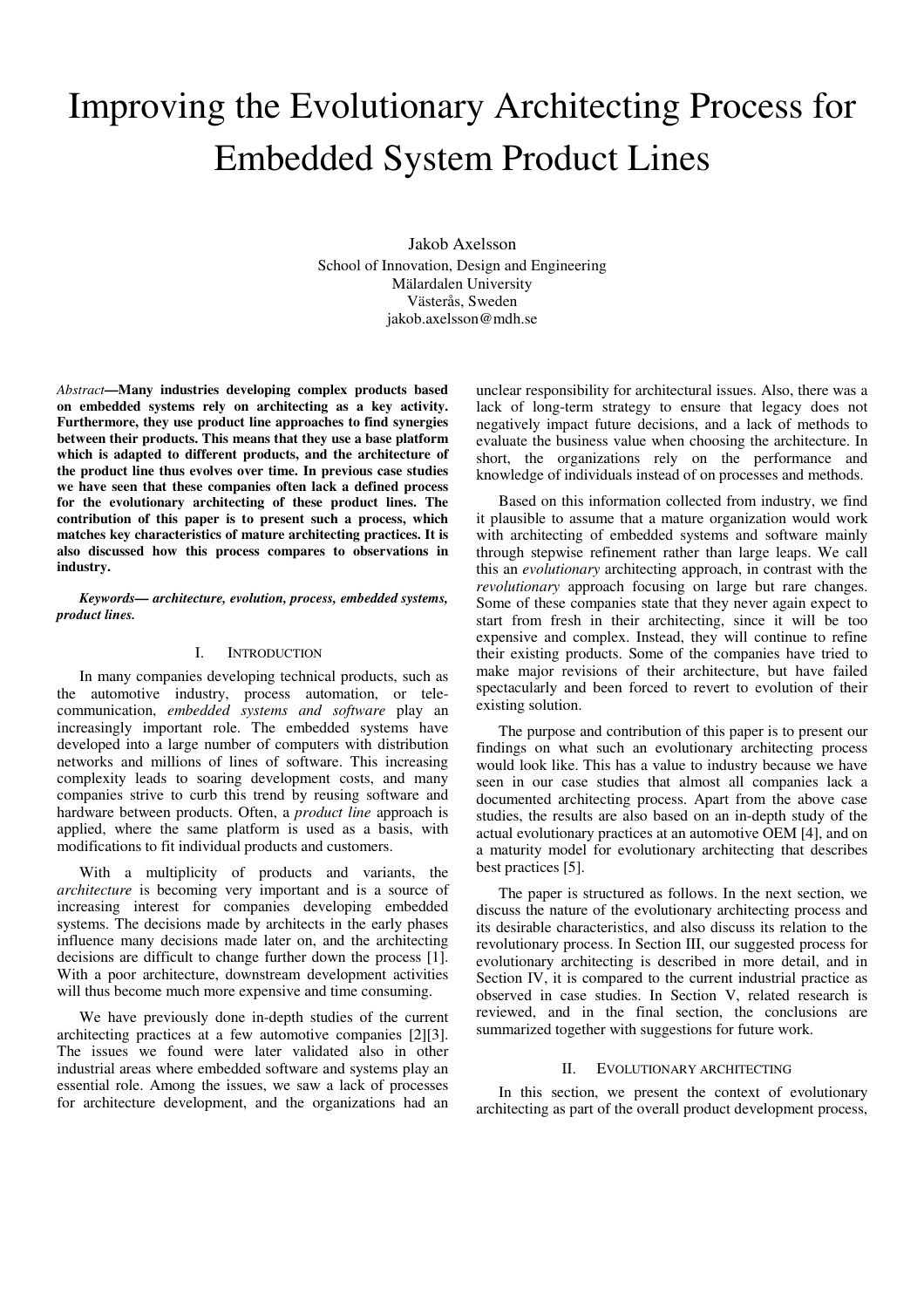and also define what constitutes goodness for an evolutionary process. In other words, we look at the process from the outside.

## *A. Process context*

The architecting process is closely related to other development activities, and for embedded systems the overall product development is often depicted in a V-model, as shown in Figure 1. The architecting activities are mainly related to the early design, where customer functions are transformed into technical systems. In addition, the architects deal with quality attributes which are non-functional properties of the architecture, both related to performance of the products and to things like modifiability over time. They also consider the lifecycle of the product, including future development, production, service, and operation.

The interfaces of the architecting process are highlighted in Figure 2. The triggering input is a change request from product planning (sometimes called business analysts, or similarly), usually to add a new function or enhance performance in some way. Other inputs are from various stakeholders on their needs and requirements, and the above mentioned quality attributes. Also, resources (mainly in terms of people) are required. The principle output is architectural prerequisites to system developers. These prerequisites are the architectural decisions that they need to respect in the detailed design, such as interface definitions, resource constraints, or design rules, and thus give an engineering context to their development work. In the figure, stakeholders include not only product planners but also representatives of all relevant product lifecycle stages as well as developers, in particular system developers, and testers.

## *B. Evolution vs. revolution*

When a new platform is developed, there is an opportunity to do a major revision of the architecture. Changes that are typically introduced only at this time are a new communication concept, a different structure of the communication networks, or new basic software in the electronic control units (ECUs). Between these revolutionary steps, modifications such as the addition of a new ECU, a reallocation of some application software between two ECUs, or changing the connection of a sensor from one ECU to another, often occur.



Figure 1. Development process context.



Figure 2. Interfaces of the evolutionary architecting process.

Some of the differences between the revolutionary and evolutionary architecting processes (RAP and EAP) are:

- RAP is done rarely as a defined activity or project, perhaps once every 5-10 years when a new platform is introduced and each time with a duration of a few years. EAP on the other hand is an ongoing process all the time.
- RAP deals with the architecture as a whole, considering all the functions and systems together. EAP usually deals with changes to a singular, or a few, functions or systems within an existing framework.
- RAP tries to dimension an architecture that can support many (yet unknown) changes as smoothly as possible for a long time, whereas EAP tries to implement a specific and concrete change in a specific architecture as efficiently as possible (while trying to assure that the resulting architecture still remains as flexible to future changes as possible, although this aspect is often less explicit in practice).
- RAP tries to predict future requirements, which is a speculative activity dealing with abstract information. One of the most important parameters is the expected rate of change which dimensions the flexibility needed. EAP deals with concrete requirements, functions and systems. This means that RAP must deal with uncertainty to a much higher extent than EAP.

With these differences pointed out, it should also be said that there are situations where some aspects of revolutionary nature is also conducted within EAP, simply because there is a need that was not foreseen at the time of the previous instantiation of RAP.

Many industries are currently heavily influenced by Japanese practices that are gathered under the label "Lean". One of the most cited aspects of Lean is *kaizen*, which stands for continuous improvement activities. The idea of evolutionary development is thus not new. However, Lean also contains the idea of *kaikaku*, meaning revolutionary change, and this has not been widely recognized in the western industry, nor has the interplay between the two been considered.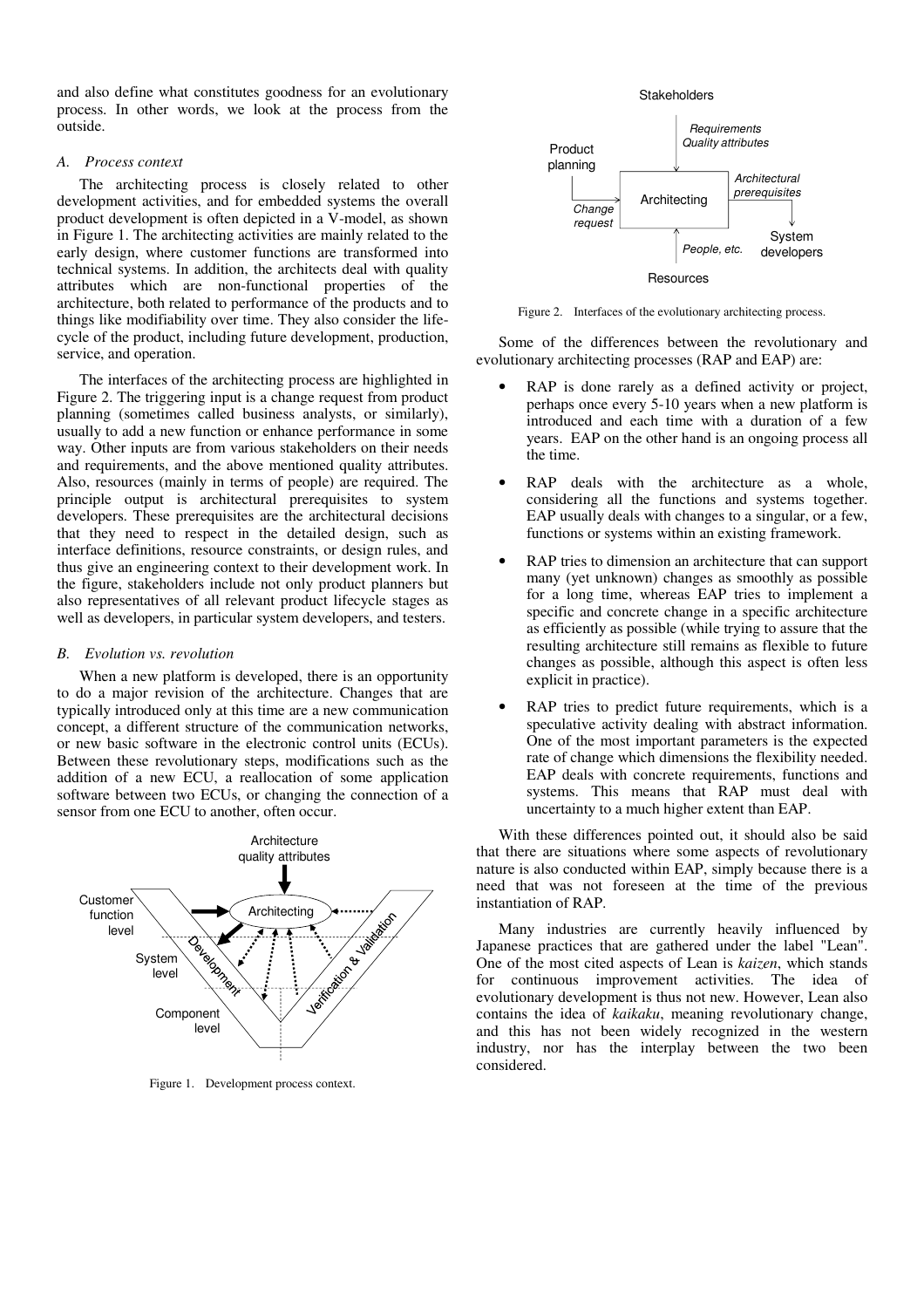Within software development, the relation appears to be the opposite, with much focus on new development, and less on continuous improvement.

# *C. Desired characteristics*

When defining the evolutionary architecting process, there are several characteristics that should be aimed for:

- *Efficiency*. The process should consume as little resources as possible, both in the number of architects needed but also minimizing the involvement of other stakeholders.
- *Effectiveness*. The process should deliver results with maximal value to their users. As can be seen in Figure 2, the main users are system developers, which indicates that the value created by the architecting process lies in the architectural prerequisites that has a large influence on the efficiency of down-stream development.
- *Timeliness*. The process should be able to deliver quality results in due time. To achieve this goal, it is essential to strive for short end-to-end processing time. The later architects start their work, the more accurate information will be available for them to base their decisions on. Still, they should ensure that they complete their analysis by the time output is needed by system developers.
- *Balance short-term and long-term*. Delivery to system developers in current projects is important, but a key role of the architects is also to ensure that the product line remains a useful asset also for future projects. Therefore, the architecting process must deal with both optimizing performance and cost of the system being developed now, and at the same time strike a balance with optimizing development efforts of future instantiations by maximizing modifiability. This means that strategic planning is an important part of the process.
- *Acceptance*. Architecting decisions can sometimes have a large effect on system development, and occasionally complicate a certain project to attain longterm benefits. Therefore, the process must yield results that are well motivated and understandable, for developers and projects to accept these decisions. As pointed out in [6], many architects spend about 50% of their time communicating with stakeholders.

# III. BEST PRACTICE PROCESS

We will now open the box in Figure 2 to look at the evolutionary architecting process from the inside. An overview of the process is given in Figure 3. The main activities are:

# *A. Task planning and prioritization*

The evolutionary architecting process is triggered by change requests originating from product planning, typically asking for a new customer feature or a performance upgrade.



Figure 3. The evolutionary architecting process.

The change requests can arrive at any time, so this activity is event triggered. As a first step, the architects analyze the effort needed to deal with the request, and then place the request in the architectural backlog, which is a queue of requests waiting to be dealt with. The backlog is in priority order, and whenever an architect becomes available they pick the highest priority item in the backlog.

## *B. Analyze requirements*

When an architect picks a change request from the backlog, the first step is to analyze the different stakeholders' needs, and transform these into requirements. In a mature organization, requirements are stored in a database and are version controlled, so in this activity architects update the database with new requirements related to the change request, and resolve any conflicts with existing requirements that could affect other products on the product line. Note however that architects are not concerned with the complete set of product requirements, but only those that are architecturally significant, which is a much smaller subsets.

# *C. Develop architectural solutions*

The next activity is to develop an updated architecture that fulfils the objectives of the change request, while satisfying the new and old requirements. The main sub-activities are, as shown in Figure 4:

*1) Synthesize architectural alternatives:* Given the architecturally significant requirements, the architects derive alternative solutions that can be compared for merits. These do not have to be formally defined and described in all detail, but could equally be more informal sketches, as long as they contain the necessary information. The current architectural description forms a basis for identifying the changes needed in the evolution.

*2) Evaluate architectural alternatives:* The alternative solutions are evaluated based on the requirements, but also on their effect on the quality attributes.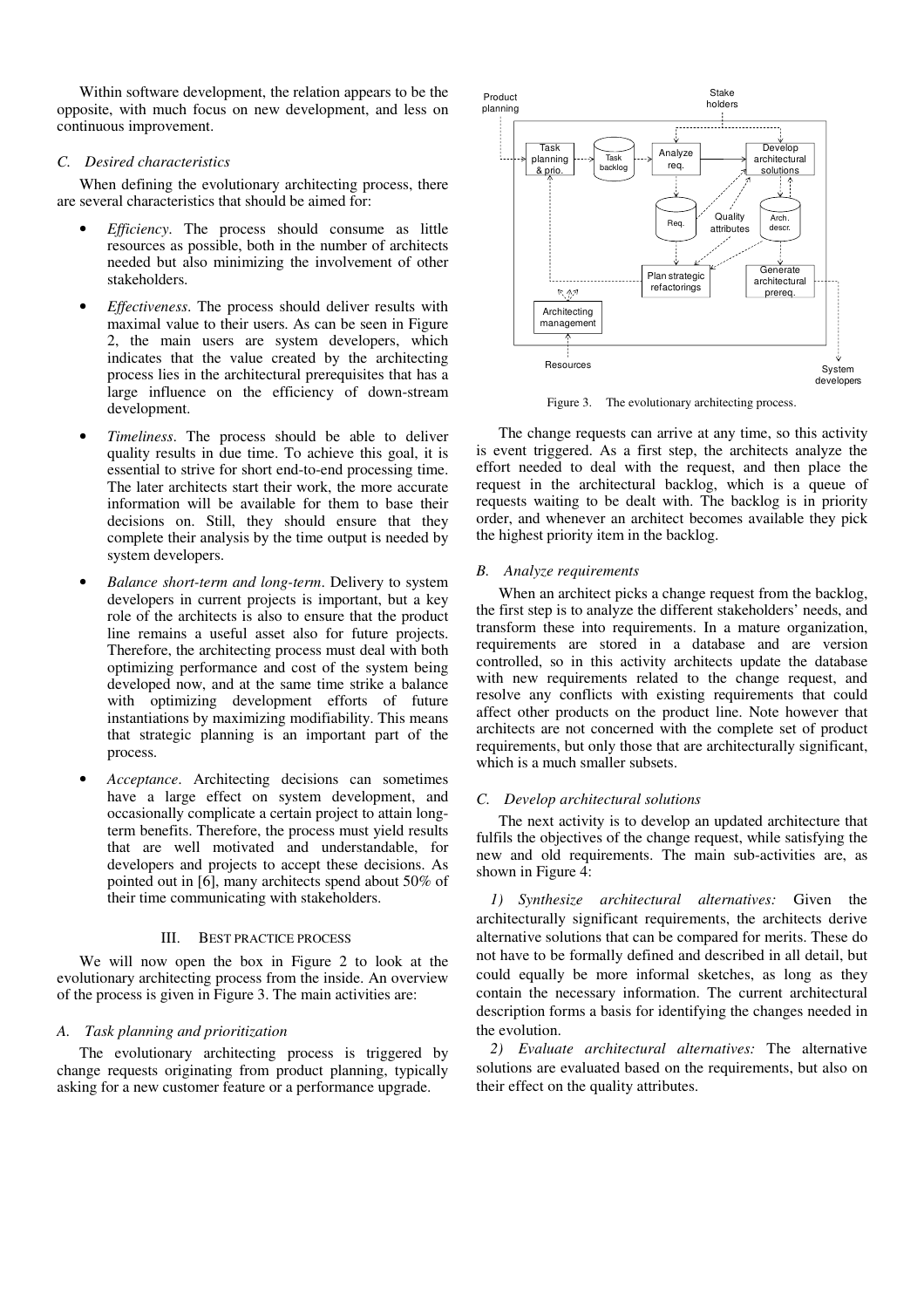

Figure 4. The actitity to develop architectural solutions.

*3) Verification and validation:* Verification is performed to check conformance to requirements, and validation goes back to stakeholder needs.

*4) Risk analysis:* Major uncertainties connected to the architectural decisions are analyzed, together with the consequences. If these are severe, mitigation actions are identified. These could be both technical, such as increasing tolerance in design, or in the form of activities, such as additional testing.

*5) Update and review architectural description:* The final step is to update and review the architecture description with the new solution. A mature organization uses configuration management to keep track of different versions of the architecture description, associated with different products in the product line, and to allow parallel work by architects dealing with different change requests simultaneously.

In practice, the development of the architectural solutions and the previously described activity, analyze requirements, often overlap in time, and are done iteratively. This is because what requirements are architecturally significant actually depends in part on what architectural solution is selected.

## *D. Generate architectural prerequisites*

Whenever there is a need of architectural prerequisites for system developers on a specific product project, architects derive those prerequisites from the current architectural description. This activity is essentially time triggered, based on the project plans of each product project.

## *E. Plan strategic refactoring*

Refactoring is the process of changing the architecture without modifying its external behavior in any significant way. This activity is motivated by the need to make the architecture optimal over time, so that it can support evolution of the product line. As an example, after adding a number of features, parts of the architecture are bound to become bottlenecks that



Figure 5. The actitity to plan strategic refactoring.

need to be removed by adding more capacity. Refactoring is planned strategically by monitoring trends in key quality attributes over time, to predict when they will reach unacceptable levels. This, together with prognostics of change request rates, allows identification in due time of refactoring. This activity is hence mainly time triggered, since strategic analysis is a recurring activity. It is important to note that refactoring are here not based on vague wishes of architects, but founded in facts and measurements which increases the acceptability of the consequences. Since it deals with predicting the future, sensitivity analyses are used to assess the risks associated with wrong estimates.

#### *F. Architecting management*

In addition, there is a need of a management process to coordinate and support architects. This sub-process includes the following activities:

*1) Resource management:* Each task dealing with a change request is assigned an architect who is responsible for taking it through the process.

*2) Progress tracking:* Tasks are followed up to ensure that they follow their plans, but also to gather process performance data that can be used for further increasing the quality and performance of the process.

*3) Co-ordination:* Usually, several change requests are being processed in parallel by different members of the architecting team, and this activity synchronizes their work to ensure that they do not create conflicting solutions. Typically, a periodic meeting is used for this, and possibly also for the previous activity.

*4) Process development:* The management process also is in charge of the continuous process development efforts to ensure that the overall evolutionary process remains efficient, which also entails making process measurements and planning periodic process reviews.

*5) Organizational implications:* A final responsibility of this sub-process is to deal with identifying organizational implications of architecting decisions. In essence, it is a consequence of Conway's law [7], which states that an organization basically always will produce systems whose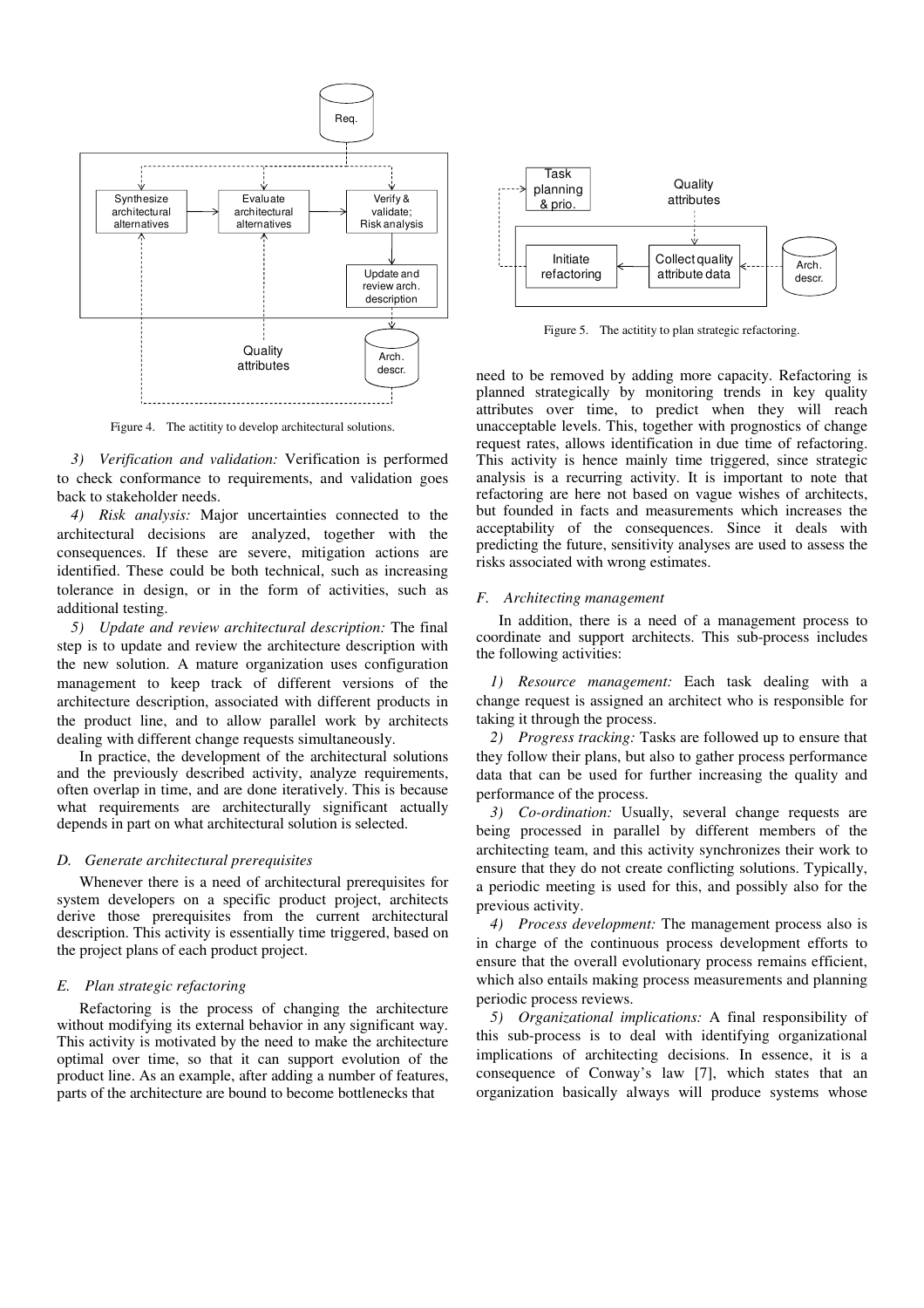structure is a copy of the organization's communication structure. Thus, if the architects identify a need to change the technical structure, the organization will need to adapt to remain efficient.

# IV. REVIEW OF CURRENT INDUSTRIAL PRACTICES

In this section, we will now relate our proposed process to what practices we have previously observed about how evolutionary architecting is done in industry. The empirical data is somewhat focused on the automotive industry, but also involves studies from companies in process automation, telecommunication, defense, and other industries. All in all, data from 16 companies are used, that were collected in seven different studies. Five companies occur in several of the studies, and thus are more influential on our results, where others only appear once. The data sets and the overlap between participating companies are shown in Table 1, together with references to publications describing the studies. In particular, the first data set is used, since it is the most structured and detailed set. (It should be noted that the discussion below is based on the full data from these studies, which is sometimes more comprehensive than what actually appears in the cited publications.)

We will now describe our observations for each subprocess in turn, and also describe what the consequences are of deviating from our process, in terms of the desired characteristics indicated in Section II.C above, namely efficiency, effectiveness, timeliness, balance between shortterm and long-term, and acceptance.

## *A. Task planning and prioritization*

When a new change request arrives, it is necessary to plan the architecting task. There is evidence that the interface between the product planning and development organizations is not always functioning [3], which directly influences the ability to perform task planning and to prioritize different tasks. A consequence of this could be reduced efficiency and timeliness due to long task planning time, but also acceptance in the results if there is no agreement on what the task actually is.

# *B. Analyze requirements*

Most of the companies appear to collect stakeholder needs or requirements in some form. However, in the study reported in [9], it is noted that almost none of the companies elicited and documented architecturally significant requirements in an explicit way, and those requirements were only intuitively known based on the experience of the architects and developers. This is also observed in [3], where one of the issues is the lack of a process for requirements.

In [5], the same pattern is confirmed, where a translation from stakeholder needs to formal architecture requirements is almost non-existent, and an analysis of the requirements is even rarer. Since the requirements are not formalized in the first place, a natural consequence is that changes are not managed in a structured way, and we have not seen any organization that ensures traceability from requirements to architectural solutions.

| Data<br>set    | Ref    | <b>Companies</b> |   |                  |   |   |              |
|----------------|--------|------------------|---|------------------|---|---|--------------|
|                |        | $\boldsymbol{A}$ | B | $\boldsymbol{C}$ | D | E | No. of other |
| 1              | $[5]$  | X                | X | X                |   |   |              |
| $\overline{c}$ | $[2]$  | X                |   |                  |   |   |              |
| 3              | $[3]$  |                  | X |                  | X |   |              |
| 4              | [8]    | X                | X | X                | X | X |              |
| 5              | $[9]$  |                  | X |                  |   | X | 8            |
| 6              | $[4]$  | X                |   |                  |   |   |              |
| 7              | $[10]$ | X                | X | X                |   | X | 2            |

In the same study, some of the companies claim that they make trade-offs between requirements, even though they are informal. However, a further issue identified in [3] is that the desired balance between cost, time, and quality is unclear, which is one of the most fundamental trade-offs of all.

There are severe consequences of these weaknesses in the requirements process. Even though it can be very efficient to rely on expert individuals who work informally, one must bear in mind that the process discussed here is a repetitive one. This means that the requirements collected in the processing of one task will be input to other tasks in the near or distant future. Relying on the memory of individuals in that situation can lead to huge effectiveness problems where solutions are produced that do not match the full set of requirements. Also, timeliness can be poor, or at least very variant, if occasionally architects need to go back and elicit old requirements that were already known but forgotten.

# *C. Develop architectural solutions*

We would have expected that the process where architectural solutions is generated would be fairly strong in practice since this is in some sense the core activity, but actually there are several areas where improvements can be made. We will now look into each area in turn.

*1) Synthesize architectural alternatives:* It is rare to work with more than one alternative solution in a structured way [10]. Instead, organizations appear to develop one solution, check if it is good enough, and if not generate a new alternative. If the right solution is actually found, this could be very efficient, but there is a large effectiveness risk in that the architects lock their thinking in a sub-optimal solution at an early stage.

*2) Evaluate architectural alternatives:* All our studies agree on the fact that companies do usually not evaluate the proposed architectural solutions in a structured way [8][9][10]. In fact, it has been observed that methods are lacking for evaluating the business consequences of architectural decisions [3] and that decisions are made based on experience and gut feeling [2]. Also, there is a lack of methods for tradeoffs between short-term cost and long-term flexibility [4]. Many organizations do not even have quality attributes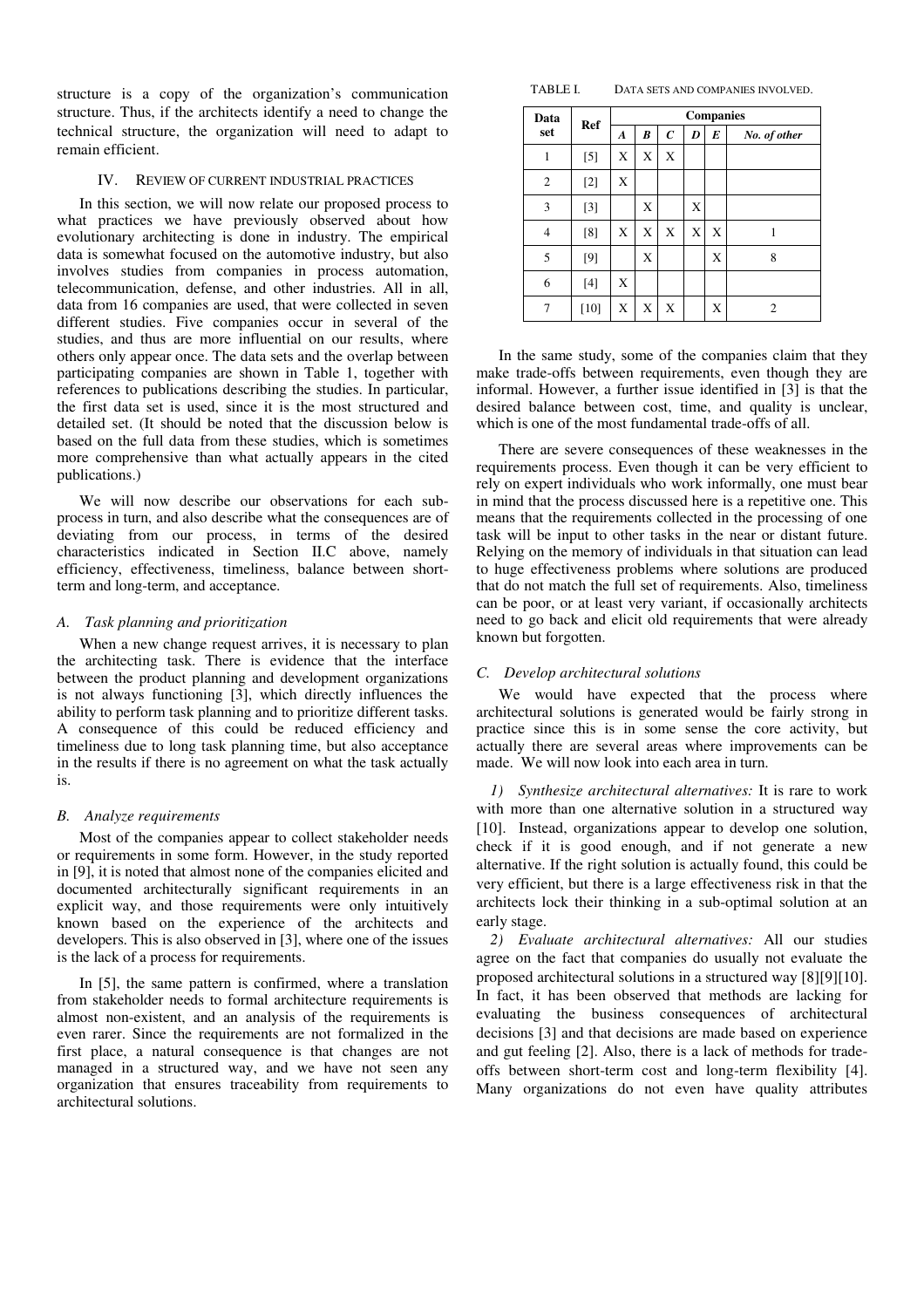defined [5], which would be an essential input in an evaluation.

Producing solutions without structured evaluation is very much like looking for a lost key under the lamppost. The solution has probably been produced driven by some concerns, and the architects' gut feeling is likely to only confirm that this is a good solution if other attributes are not considered.

Again, one could argue that it is efficient to save time by not doing elaborate analyses, but effectiveness is at stake. Also, acceptance by stakeholders outside the core architecting team is likely to be low, because they might value other properties higher. Finally, this is one key activity to balance short-term and long-term value of the architecture, and if this is not analyzed properly, it is likely that short-term cost will be prioritized, leading to costly rework on the architecture, or missed business opportunities, further along.

*3) Verification and validation:* Once a solution has been crafted, it is necessary to check that it fulfills the given requirements (verification), and also that it meets stakeholder needs (validation). Given the poor status of formal requirements, it comes as no surprise that companies seldom perform verification of the architecture, and that they lack routines for it. They are however somewhat better at validation, usually through reviews with stakeholders, but again routines are missing [5].

We believe it would be very beneficial for these companies to create routines for their quality assurance activities. When they are done in an ad-hoc fashion, they do not only reduce effectiveness but also efficiency, since it is hard to work with process improvement without a standard way of doing things. Also, a standard procedure tells everyone involved what their role and task is, and improves planning. Further, getting stakeholders routinely involved in validation reviews can build acceptance in the result at an early stage, or alternatively provide rapid feedback on needed changes.

*4) Risk analysis:* We have found no company that has a defined risk management strategy connected to their architecting process [5]. Occasionally, risk analysis and mitigation is performed, but this appears to be based more on individuals than on standard procedures. The lack of risk management can have large effects on timeliness, since the consequence of a risk occuring is often that additional activities are needed.

*5) Update and review architectural description:* Most companies document their architecture [9], and they have well-defined formats for doing so [5]. However, there is still room for improvements when it comes to routines for versioning, quality reviews of the description, and for ensuring that the documentation actually matches the product as it is built in the end. It is not uncommon in real-life situations that late changes are necessary, and in a stressful situation time is not always spent on going back and updating the architectural description. The consequence of this could be that later evolutions of the architecture starts with a faulty view of what the product looks like.

## *D. Generate architectural prerequisites*

Once the architectural solutions have been generated, system developers need to be given prerequisites for their work. We do not have sufficient evidence on how this is done over a wide range of companies. However, it appears to be common that system developers are given a rather thick documentation of the complete architecture, and it is left to them to figure out what parts are relevant for them. This can be very inefficient since a lot of people need to digest a lot of documentation to find a small portion that is of interest. The practice of releasing a complete architecture also means that the processing time for the architecting team before they can deliver is long and this affects timeliness. It is a well known fact that processing of large batches hampers flow and that small batches are preferable. We would therefore suggest that organizations find ways of generating dedicated architectural prerequisites for each development team when they need it, i.e. basing the process on "pull" from the developers rather than "push" from architects.

We have also seen a tendency that architectural decisions are poorly motivated and that it is difficult to reach consensus [3] which seems to indicate that acceptance from system developers is not always satisfactory.

# *E. Plan strategic refactoring*

We have found no companies that do refactoring as a standard routine, but instead they rely on ad hoc practices [9]. Many organizations try to identify improvement opportunities and use these to trigger redesign, but it is not an institutionalized procedure [5]. As noted above, many companies lack defined quality attributes, but even in organizations that have defined attributes, they do not follow how these change over time [4]. Instead of observing trends and extrapolating when a refactoring is necessary, they base these changes on the current situation. This leads to a reactive behavior, where insufficient time is available to plan properly.

A good refactoring process is instrumental in striking a balance between short-term and long-term value since it removes bottlenecks that will cause problems in the future. Basing refactoring decisions on data is also a way of increasing acceptance in these decisions. It is today often difficult for architects to gain management buy-in in refactoring activities which are essentially investments in the future with a fuzzy customer value. Also, for system developers, refactoring can cause changes and added work to their systems without any direct benefit for them, so this group of stakeholders also needs convincing arguments why it is necessary.

However, it is perhaps also one of the more difficult areas to improve in since there is a lack of established techniques. More research is needed to provide good methods for evaluation, but it is also a question of practitioners to define good quality attributes that can be linked to actual data. Far too often, architects use very general attributes that cannot be measured at all.

## *F. Architecting management*

Architecting management is an area which has not been given very much attention in research, but we believe it is a key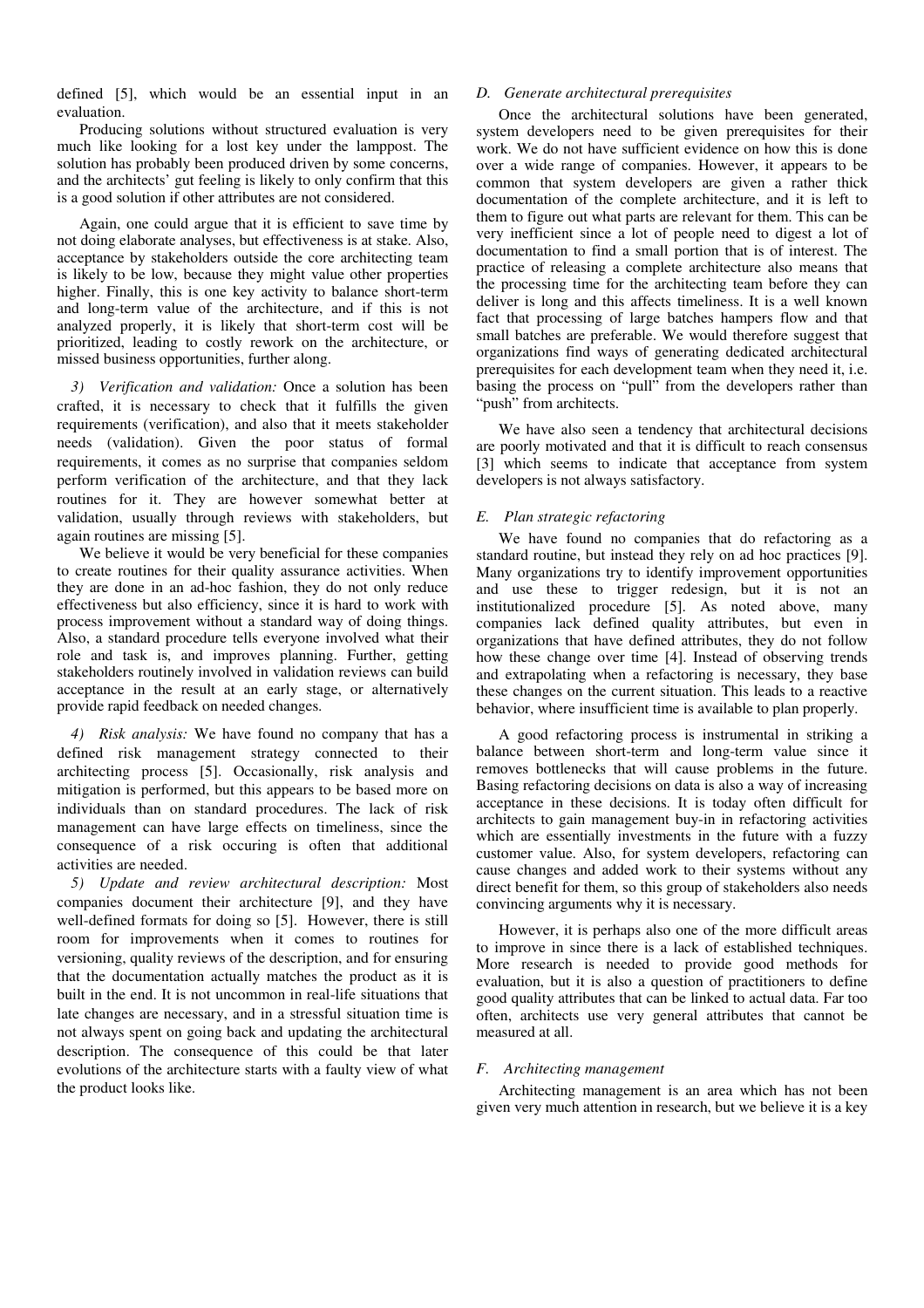enabler for improvement. As a starting point, these managers need to ensure that explicitly defined processes for architecting, such as the one proposed in this paper, are institutionalized. There is clear evidence from our studies that such defined processes are absent in many organizations [3][4][5].

*1) Resource management.* Almost all companies we have encountered have a team more or less dedicated to architecting, and the role of the architects is at least informally defined. We do not have sufficient evidence on exactly how resources are allocated to different tasks, but our impression is that it is not a big issue.

*2) Progress tracking.* Many organizations have ways to qualitatively follow up progress of the different architecting tasks, often through a weekly meeting [4]. This meeting is also used to take corrective actions when the task is deviating from its plan. However, the organizations do not have routines for handling such deviations, and they do not systematically analyze the root causes and remove these [5]. This affects the ability to consistently deliver quality, and thus is a threat to effectiveness.

Lacking are also more quantitative approaches to progress tracking [5]. This is important as an input to process improvement which can raise efficiency. It would be good to also follow up process adherence, but this is difficult since many organizations do not have a described process to use as a baseline.

*3) Co-ordination.* As mentioned previously, a weekly meeting is often used to co-ordinate parallel activities of different architects. This is a practice which appears to work well. However, there could be room for improvement, e.g. by using configuration management tools more systematically to discover when architects are working on the same part of the architecture.

*4) Process development.* We have seen few examples of organizations that work systematically to improve their architecting processes [5]. Again, the lack of a process description is an explanation for this. To some extent, the organizations do assess and plan process improvement needs, usually in an ad hoc fashion through a brainstorming session. However, we are not aware of any organizations that collect performance data on their architecting processes, and consequently they deny themselves of all possibilities to do statistical analyses for process improvement. This is a pity, because the rate of change requests flowing through the evolutionary process is often sufficient to make such an analysis meaningful. We believe that great benefits in process efficiency could be gained with a limited effort by improving these practices.

Many of the organizations have identified the need for training in their ways of working, and provide education for both architects and stakeholders. To some extent, this could reduce the consequences of the missing process descriptions, and also raise acceptance among stakeholders through a better understanding of the role of the architecture.

*5) Organizational implications.* Occasionally, changes in the architecture should also lead to changes in the organization to allow efficient development. However, this is an area where, in our experience, many companies have difficulties, and the organizational changes lag substantially in time. One explanation for this could be that the architecting teams are placed on a fairly low level in the organizations, usually parallel to the individual system development teams [10]. Having some kind of direct link to upper management for these issues would be beneficial, instead of having to go through managers that are likely to be personally affected by the proposed changes.

# V. RELATED WORK

A generic process for creating and maintaining architectures is presented by Hofmeister et al. [11]. That process is based on a comparison of five different software architecture design methods. However, this process and most other in literature only deal with the core architectural design work, but the framework showing how to interact with other processes and how to resolve strategic planning is lacking.

It is also interesting to compare the evolutionary architecting process with *Agile* practices for software development. Although there are similarities, such as the emphasis on iterative completion of small steps at a time rather than long-lasting development of large chunks, or the use of a backlog, there are also differences that are related to the nature of the deliverable. Since architects produce, in the end, documentation to be read by other developers, rather than executable code, things like daily builds or test-driven development makes less sense. Also, Agile teams work intensively together, whereas architects tend to work in parallel on different change requests, making co-operation less intensive. Instead, architects communicate vividly with other roles outside the architecting team, often serving as translators.

A different approach is the work of the Software Engineering Institute (SEI) on a framework for software product lines [12]. It consists of a large catalogue of practices and patterns that an organization should follow, according to the authors, to be successful in software product lines. The role of the architecture is emphasized, but the scope is much wider than this, addressing an entire enterprise. Our approach is more limited in scope, focusing on architecting without any presumptions about other areas, and this is since we believe that an effort to improve architecting has a value, even without reforming an entire company. Also, the SEI approach is relying on long-term planning and predefined rules to evolve the product line assets, making it fairly heavy to use and intensive in secondary documentation. Our view is in this sense more similar to Agile, being much more lightweight and lean, and giving the architects freedom to modify the platform when needs arise. The architects thus act reactively on pull from product development rather than being pushed by plans.

From SEI come also the evaluation methods ATAM [13] and CBAM [14]. However, these methods are not so widely used in practice, and we suspect that they would be too